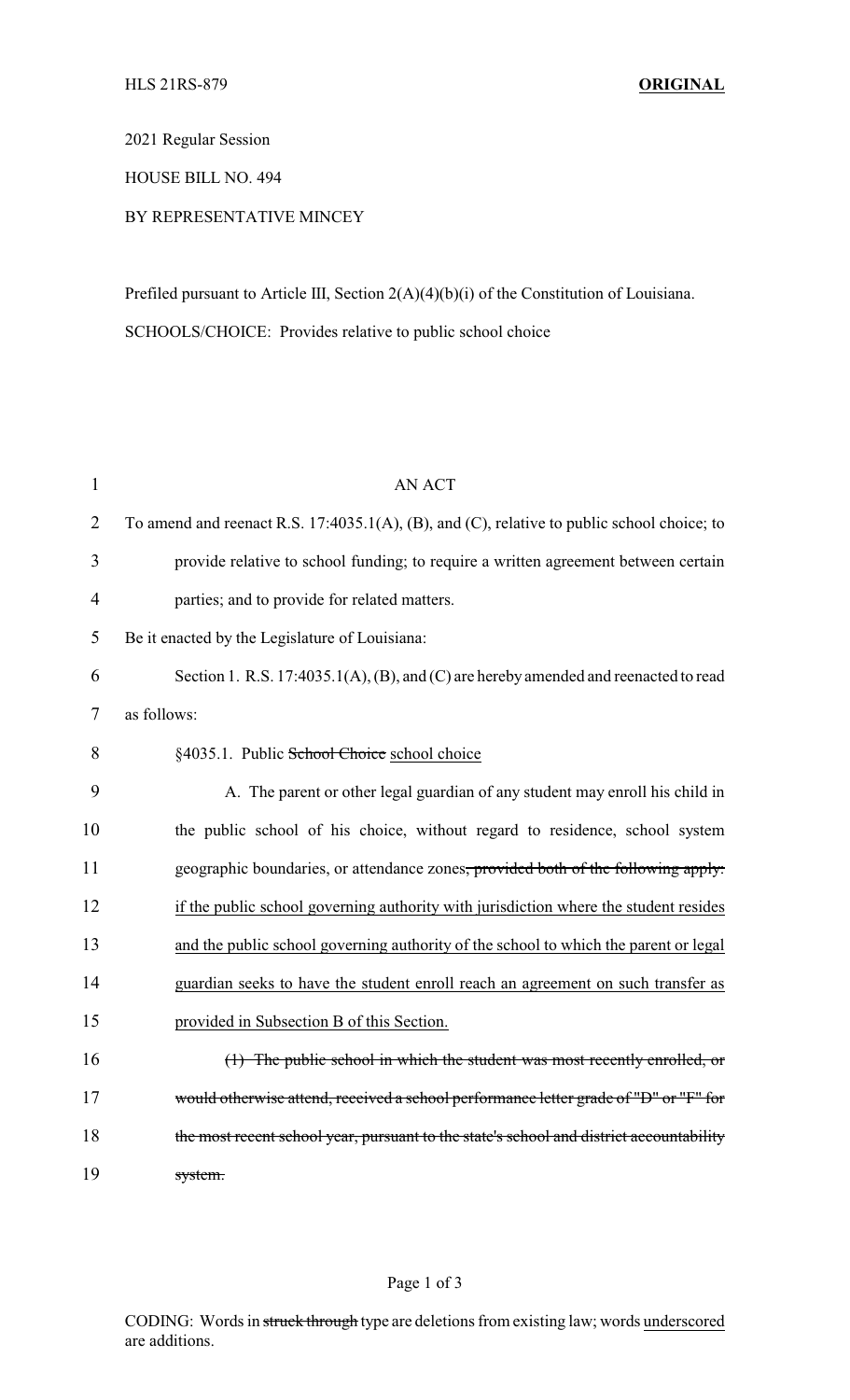| $\mathbf{1}$   | (2) The school in which the student seeks to enroll received a school                   |
|----------------|-----------------------------------------------------------------------------------------|
| $\overline{2}$ | performance letter grade of "A", "B", or "C" for the most recent school year,           |
| 3              | pursuant to the state's school and district accountability system, and has sufficient   |
| 4              | capacity at the appropriate grade level.                                                |
| 5              | B. The authority to enroll a student in the public school of choice shall not           |
| 6              | be permitted and shall not be exercised if doing so violates the order of a court of    |
| 7              | competent jurisdiction. The agreement provided for in this Section shall at a           |
| 8              | minimum:                                                                                |
| 9              | (1) Be a written agreement between the two affected public school governing             |
| 10             | authorities and a parent or legal guardian of the student.                              |
| 11             | (2) Arrange for transportation for the student to and from the admitting                |
| 12             | school.                                                                                 |
| 13             | Provide for the transfer of sufficient local funds to account for the<br>(3)            |
| 14             | student's transfer, including a schedule for payments.                                  |
| 15             | (4) Establish the conditions under which the transfer agreement may be                  |
| 16             | terminated prior to the end of its stated term, which shall include the impact an early |
| 17             | termination would have on the transfer of local funds as provided for in this           |
| 18             | Subsection.                                                                             |
| 19             | Include an acknowledgment that such a transfer does not create an<br>(5)                |
| 20             | entitlement to future enrollment beyond the term of the agreement.                      |
| 21             | C. Notwithstanding the provisions of R.S. 17:158 to the contrary, a school              |
| 22             | system shall not be required to provide transportation to any student enrolled in a     |
| 23             | public school pursuant to this Section that is located outside of the geographic        |
| 24             | boundaries of the school system in which the student resides, if providing such         |
| 25             | transportation will result in additional cost to the school system. Entry into an       |
| 26             | agreement as provided for in this Section is discretionary by both affected public      |
| 27             | school governing authorities.                                                           |
| 28             | ∗<br>∗<br>∗                                                                             |